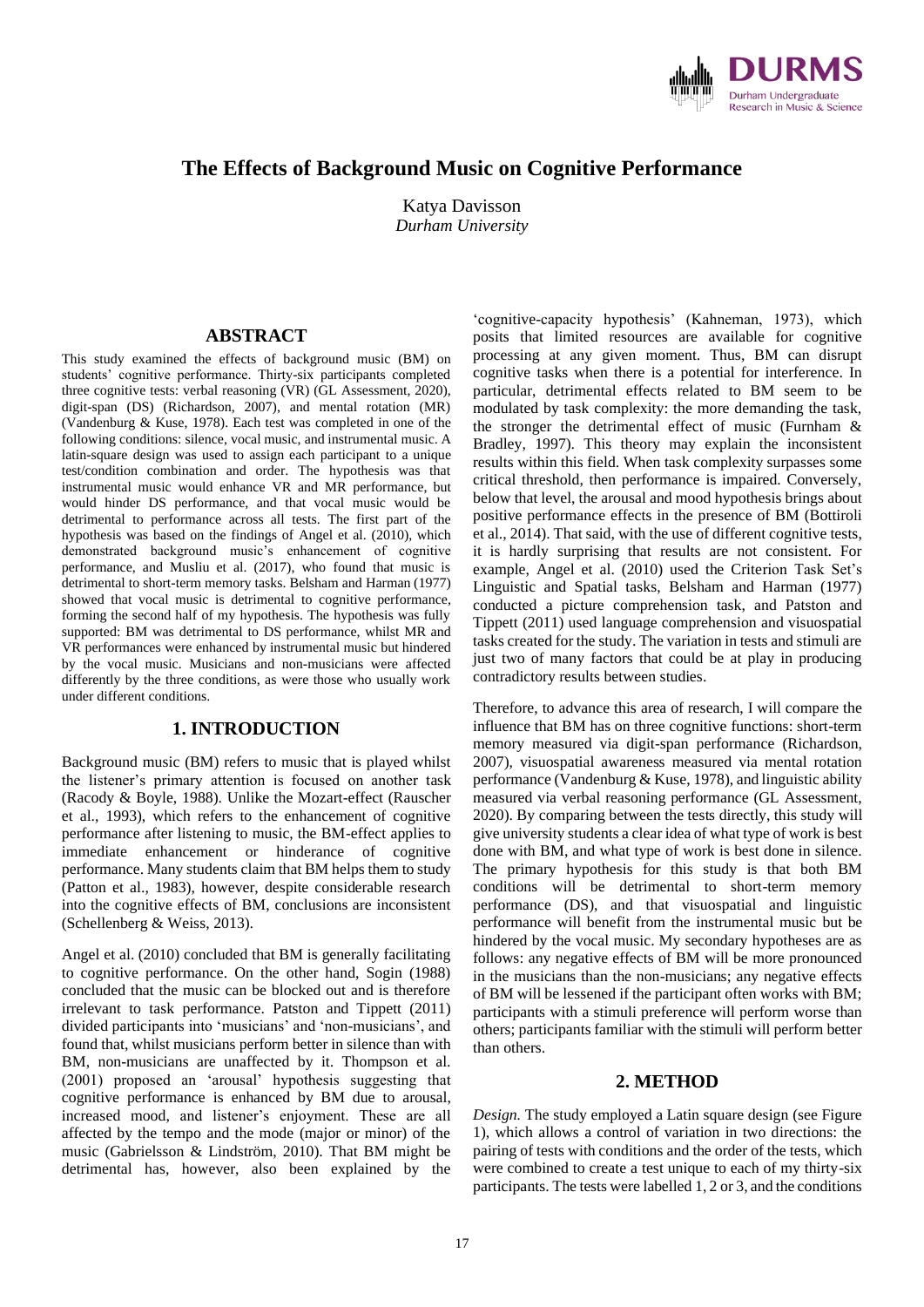were given letters ('S' for silence, 'I' for instrumental, and 'V' for vocal). The varying test order meant that fatigue and practice influences were eliminated. The independent variable of this study was the BM condition, and the dependent variable was performance.

| 123        | 132        | 213        | 231        | 312        | 321        |
|------------|------------|------------|------------|------------|------------|
| <b>VIS</b> | VIS        | VIS        | <b>VIS</b> | <b>VIS</b> | <b>VIS</b> |
| 123        | 132        | 213        | 231        | 312        | 321        |
| <b>VSI</b> | <b>VSI</b> | <b>VSI</b> | <b>VSI</b> | <b>VSI</b> | <b>VSI</b> |
| 123        | 132        | 213        | 231        | 312        | 321        |
| <b>ISV</b> | <b>ISV</b> | <b>ISV</b> | <b>ISV</b> | <b>ISV</b> | <b>ISV</b> |
| 123        | 132        | 213        | 231        | 312        | 321        |
| <b>IVS</b> | <b>IVS</b> | <b>IVS</b> | <b>IVS</b> | <b>IVS</b> | <b>IVS</b> |
| 123        | 132        | 213        | 231        | 312        | 321        |
| <b>SIV</b> | <b>SIV</b> | <b>SIV</b> | <b>SIV</b> | <b>SIV</b> | <b>SIV</b> |
| 123        | 132        | 213        | 231        | 312        | 321        |
| <b>SVI</b> | <b>SVI</b> | <b>SVI</b> | <b>SVI</b> | <b>SVI</b> | <b>SVI</b> |

Figure 1. Latin square design

*Participants.* Thirty-six participants (19 females) between the ages of 18 and 24 years participated in this study. The group comprised 21 musicians (those who can play an instrument to grade 5 standard) and 15 non-musicians. 12 of the participants stated they work with BM 'never', 12 stated 'sometimes', and 12 stated 'often'. Participants were recruited via the 'Overheard at Durham Uni' Facebook page, of which 65% of Durham University undergraduates are members.

*Materials.* This study employed a DS test (Richardson, 2007), an MR test (Vandenburg & Kuse, 1978) and an 11+VR test (GL Assessment, 2020). By testing three cognitive functions (numerical, visuospatial, and linguistic) the results will lead to a more accurate picture of overall cognitive performance.

Alongside silence, the musical stimuli used were:

Instrumental Music - Goosetaf's *Perpetual*

Vocal Music - Elgar's *Great is the Lord*

A pilot study contributed to the choice of stimuli. Also conducted on 'Overheard at Durham Uni', I asked for the genres of BM people listen to whilst working. I chose to use the two most popular genres for my study. 80% of participants disclosed that they listen to classical or lo-fi music whilst studying. One of the stimuli was to be instrumental and one vocal to measure the effect that lyrics have on cognitive performance. I chose a piece with English lyrics as it is the language common to all the participants, and it was crucial that the lyrics be meaningful for them to have the greatest effect (Jones et al., 1990 claimed that lyrics' semantic element is what causes their detrimental effect). Finally, the stimuli are longer than eight minutes so that, for the VR test, the music did not need to be repeated. All the stimuli were played through YouTube on participants' laptops. They were instructed to play the stimuli at a comfortable volume, preferably through noisecancelling headphones. The informed consent was obtained by

each participant before they began their tests and they completed a brief follow-up questionnaire, asking about musical ability, working habits (with/without BM), whether they liked/disliked either stimulus and whether they recognised either stimulus.

*Procedure.* Participants completed the tests in their own homes due to restrictions on social contact at the time of research. An email containing a consent form, information sheet, an instructions page, and links to the tests and to the YouTube stimuli was sent to each participant. The test/condition pairings and the order in which to complete the tests were also included. Participants then completed the three tests (DS, MR, and VR) under the specified conditions (silence, vocal music, and instrumental music) in the stipulated order, recording their scores as they went. After completing all three tests, participants completed the questionnaire, and finally emailed me their scores. The analysis includes descriptive data presented using means, standard deviations, and 95% confidence intervals. *T*-tests and ANOVAs were used to compare means between the groups. All *p*-values are two-tailed with a significance level of  $< 0.05$ . The data were analysed in Microsoft Excel.

### **3. RESULTS**

The DS result was the maximum number of digits the participant could successfully remember. The MR test presented the participants with their overall percentage accuracy (%) as well as their mean time taken per question in seconds (t=time). To include speed and accuracy in the analysis, these values were combined for an 'MR score' (%/t). The VR performance was measured by the number of correct answers in the time allocation.

My primary hypothesis was fully supported by the results shown in Figures 2-4. Participant performance in the DS test was hindered by BM (Figure 2). Performance in both the MR and VR tasks was enhanced by the instrumental music but hindered by the vocal music (Figures 3 and 4). By dividing the participants into groups dependent on the characteristics they disclosed in the questionnaire, some interesting conclusions about the interaction of BM and cognitive performance come to the fore.



Figure 2. Effect of background music on digit span performance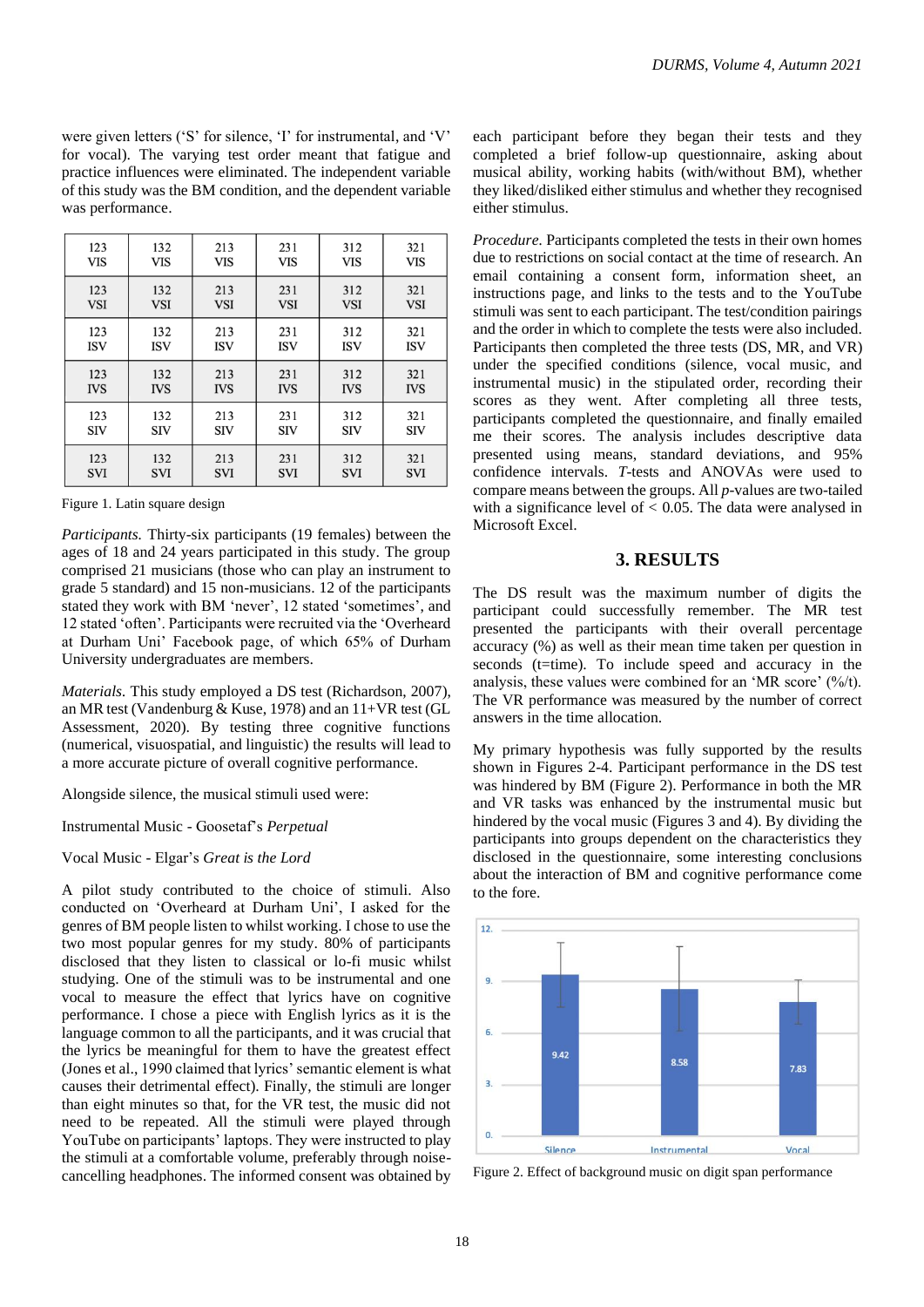

Figure 3. Effect of background music on mental rotation performance



Figure 4. Effect of background music on verbal reasoning performance

Table 1 compares the performance of musicians and nonmusicians. A *t*-test and ANOVA were run on the data with the *p*-values presented in the final column. In the DS test, the groups' performance was affected similarly by the presence and type of BM. Interestingly, whilst their reaction to the different stimuli was uniform, the musicians scored higher than the non-musicians across all conditions. In the MR test, the musicians performed best under the instrumental music condition, whilst the non-musicians performed best in silence. Both groups, however, exhibited a decrease in performance under the vocal music condition. The VR test also revealed weakest performance under the vocal music condition for both groups. As in the DS test, the musicians and non-musicians responded similarly to the conditions. The difference in verbal reasoning performance between those who listen to background music varying amounts was statistically significant ( $p = 0.041$ ).

Table 2 compares the performance of those who listen to BM 'often', those who listen 'sometimes', and those who 'never' listen. The DS results show those who never work with BM perform best in the silent condition, and the same was seen in the MR test. They were most acutely affected by the presence of BM. In the MR test, those who listen to BM often scored very similarly across the conditions, but much better than the other two groups. In the VR test the performance of the group who often listens to BM under the instrumental condition was significantly superior to the other groups' performance under any of the three conditions.

Table 1. Effect of BM on Cognitive Performance of Musicians vs. Non-Musicians

| <b>COGNITIVE</b><br><b>TEST</b>   | <b>CONDITION</b> | <b>Musicians</b><br>(95% CI) | <b>Non-Musicians</b><br>(95% CI) | p-<br>Value    |
|-----------------------------------|------------------|------------------------------|----------------------------------|----------------|
| <b>DIGIT SPAN</b>                 | Silence          | 10 (6.96-<br>13.04           | $9(7.69 - 10.30)$                | $p =$<br>0.057 |
|                                   | Instrumental     | $9(6.7 - 11.54)$             | 7.5 (6.58-<br>8.42               |                |
|                                   | Vocal            | 8.3 (7.38-<br>9.11)          | $7(4.75 - 9.25)$                 |                |
| <b>MENTAL</b><br><b>ROTATION</b>  | Silence          | 25 (16.45-<br>33.82)         | 39 (27.69-<br>50.01              | $p =$<br>0.295 |
|                                   | Instrumental     | 31 (12.81-<br>49.51          | 30 (16.78-<br>43.12)             |                |
|                                   | Vocal            | 19 (6.62-<br>30.74           | 27 (13.02-<br>40.04              |                |
| <b>VERBAL</b><br><b>REASONING</b> | Silence          | 21.38 (13.47-<br>29.28       | 20.5 (11.09-<br>29.91)           | $p =$<br>0.119 |
|                                   | Instrumental     | 22.6 (18.43-<br>26.77        | 24.29 (17.64-<br>30.93)          |                |
|                                   | Vocal            | 16.88 (15.74-<br>18.00       | 18.75 (11.59-<br>25.91)          |                |

| Table 2. Effect of BM on Cognitive Performance of Those Who |  |
|-------------------------------------------------------------|--|
| Work With Background Music 'Often', 'Sometimes' and 'Never' |  |

| <b>COG</b><br><b>TEST</b> | COND-<br><b>ITION</b> | <b>Often (95%</b><br>C <sub>II</sub> | <b>Sometimes</b><br>(95% CI) | <b>Never (95% CI)</b>  | p-<br>Value    |
|---------------------------|-----------------------|--------------------------------------|------------------------------|------------------------|----------------|
| <b>DS</b>                 | Silence               | $9.33(4.16 -$<br>14.5                | $9.33(3.6 -$<br>15.07        | $9.5(7.43 - 11.57)$    | $p =$<br>0.279 |
|                           | Instrumental          | 7.67 (6.23-<br>9.10)                 | $9.6(5.16 -$<br>14.04        | 8 (5.75-10.25)         |                |
|                           | Vocal                 | 8.33 (7.06-<br>9.60                  | $8(6.7-9.3)$                 | $6(6-6)$               |                |
| <b>MR</b>                 | Silence               | 34.33 (7.78-<br>60.88)               | 22 (13.89-<br>30.11          | 18 (0-43.41)           | $D =$<br>0.198 |
|                           | Instrumental          | 33.98 (7.53-<br>60.43                | 20.33 (7.59-<br>33.08)       | 21.83 (17.07-<br>26.59 |                |
|                           | Vocal                 | 34 (0-78.26)                         | 17 (15.24-<br>18.76)         | 15.75 (14.22-<br>17.27 |                |
| <b>VR</b>                 | Silence               | 21.5 (9.78-<br>33.22                 | 24.54 (8.85-<br>40.23        | 32.7 (16.68-<br>48.72) | $p =$<br>0.041 |
|                           | Instrumental          | 30.33 (22.35-<br>38.32)              | 27.78 (18.21-<br>37.34)      | 27.05 (0-<br>144.5824) |                |
|                           | Vocal                 | 20.67 (11.26-<br>30.07               | 11.13 (0.5-<br>21.68         | 23.95 (14.8-<br>33.06) |                |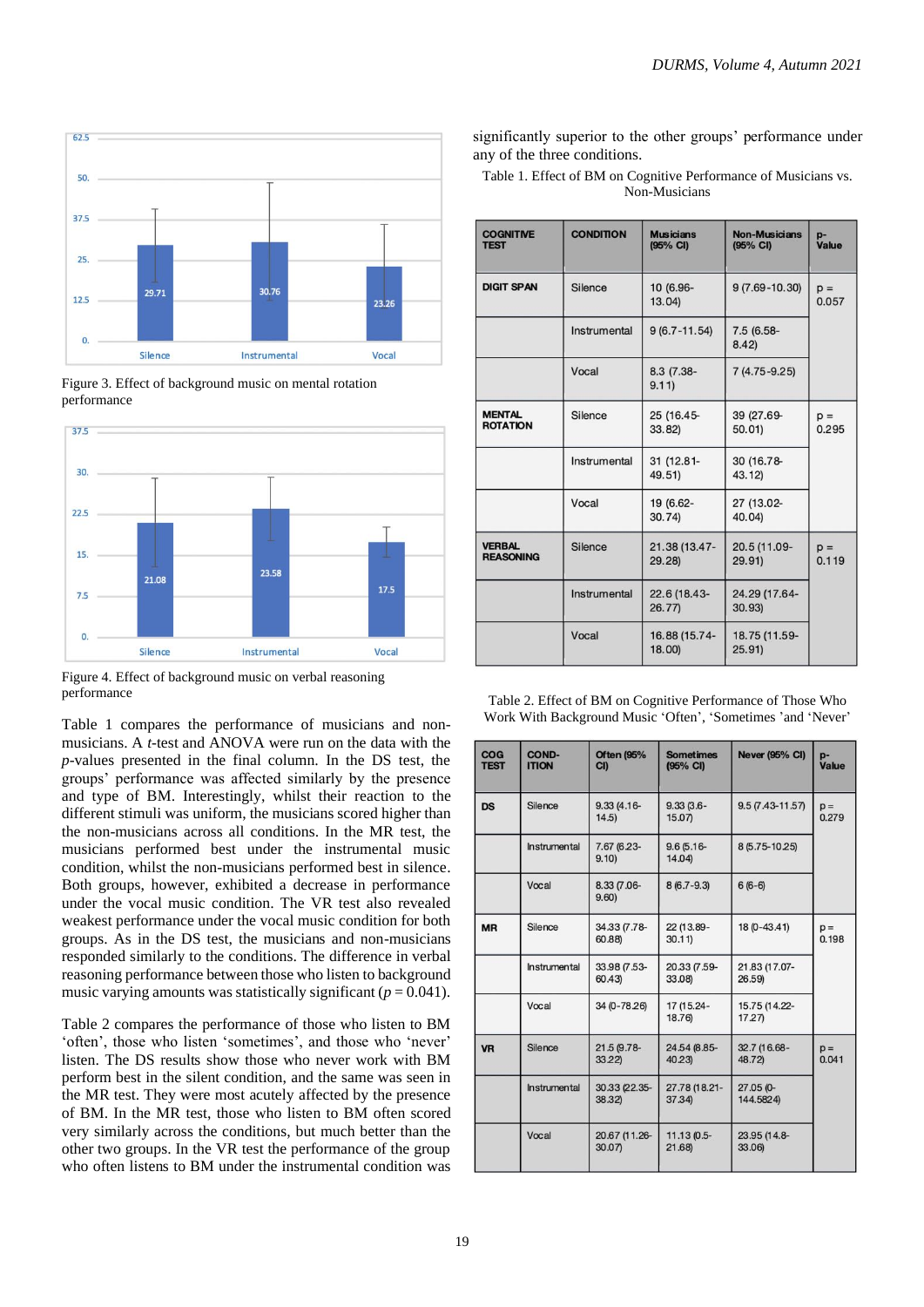I combined the results of those who expressed an opinion about the music (who either particularly liked or disliked it) and those who did not. I have also given each participant a cumulative score by adding up their DS score, MR score and VR answers. These are the values used in Figure 5. Regarding those who were familiar compared to those who were unfamiliar with the stimuli, there was only a small difference of  $< 0.3$ .



Figure 5. Effect of stimuli preference on cognitive performance

# **4. DISCUSSION**

Overall the results support the primary hypothesis that the DS performance would be hindered by BM, and that the MR and VR performance would be enhanced by the instrumental music, but hindered by the vocal music. Therefore, BM can be beneficial to cognitive performance, but it is dependent on the cognitive function at work and the type of music. This finding is important for students who are unsure about whether BM is beneficial to their learning. This conclusion supports Angel et al. (2010)'s findings that BM is generally facilitating to cognitive performance but qualifies it by adding that it is dependent on the aforementioned factors. It also, therefore, supports the ostensibly contradictory findings of Musliu et al. (2017), which state that BM is detrimental to the cognitive function specific to short-term memory.

It is interesting to consider the participants' self-awareness. The follow-up questionnaire asked whether they felt the BM was beneficial, detrimental, or futile. Nineteen of the 36 participants felt that the vocal music was detrimental, 17 did not think it made a difference, and 0 found it helpful. Eighteen participants felt that the instrumental music helped, 18 felt it did not make a difference, and 0 found it detrimental. Whilst the participants' perceptions are not wholly consistent with the study's results, the sense that the instrumental music was helpful and the vocal music detrimental is consistent with two of three of the tests' results. The largely accurate account refutes Sogin's (1988) theory that BM is often just blocked out as, in order to recognise its effect, BM must be engaged with.

In the DS and VR tests, BM affected the musicians and nonmusicians very similarly, which contradicts both Patston and Tippett (2011)'s suggestion that they might be affected differently, and my hypothesis. It is possible that differing criteria to classify a musician from a non-musician led to this contradiction. The musicians from Patston and Tippett (2011) had all performed music at university or nationally and almost all played more than one instrument, whilst the non-musicians had fewer than four years of musical training. This study's musicians were of at least a 'Grade 5 standard' on at least one instrument and the non-musicians were the remaining participants. There was therefore a greater difference in musicianship between the musicians and non-musicians in Patston and Tippett's study than in the present study, which may have led to the latter's less polarised results. That said, what is striking about the DS performance is that the musicians outperformed the non-musicians across all conditions. That musicians have superior short-term memory to non-musicians was a theory tested by Talamini et al. (2018), though it is unclear whether individuals with better memory are more likely to become musicians or if a better memory is a consequence of musical training. It is likely that both factors are partially responsible.

Regarding the comparison between those who listen to BM often, sometimes, and never, a larger sample size is needed to come to a conclusive result, though it is clear that those who never use BM were affected more acutely by it than the other two groups. This resonates with Sogin's (1988) theory that the music is blocked out, as perhaps the non-listeners are simply less practised at blocking the distraction out than the rest of the participants. It is worth mentioning that the choice of BM for this study may not reflect the BM that would be chosen by the participants and, hence, the conditions don't fully reflect the natural working environment of the participants. A further pilot study would allow participants to choose from a series of stimuli which they would most likely listen to in order to allow the working environment to be more accurately replicated.

My results regarding the stimuli preferences of the participants support the findings of Anderson and Fuller (2010). They are, therefore, contradictory to the 'arousal and mood' hypothesis of Thompson et al. (2001). Every participant who reported having a preference stated particularly liking the instrumental music, and this group performed worse than the group with no opinion about the music, in accordance with my hypothesis. The former group were perhaps enjoying the music too much and not focusing on the task at hand. Across both groups, the musicians' performance was inferior to the non-musicians', which resonates with Kahneman's (1973) 'cognitive-capacity' hypothesis. Musicians may have been allocating a greater cognitive capacity to the music as they engaged with the music more deeply than the non-musicians, resulting in a poorer performance.

The difference in performance between those familiar with the stimuli and those unfamiliar with them was negligible, which is inconsistent with both the findings of Hilliard and Tolin (1979), who concluded that familiarity with BM enhanced task performance, and my hypothesis. The lack of a clear result in comparing these groups is most likely a reflection on the small sample size.

The small sample size of thirty-six may have skewed other results too. Within the Latin square design (Figure 1), the small squares only represented one participant, which meant that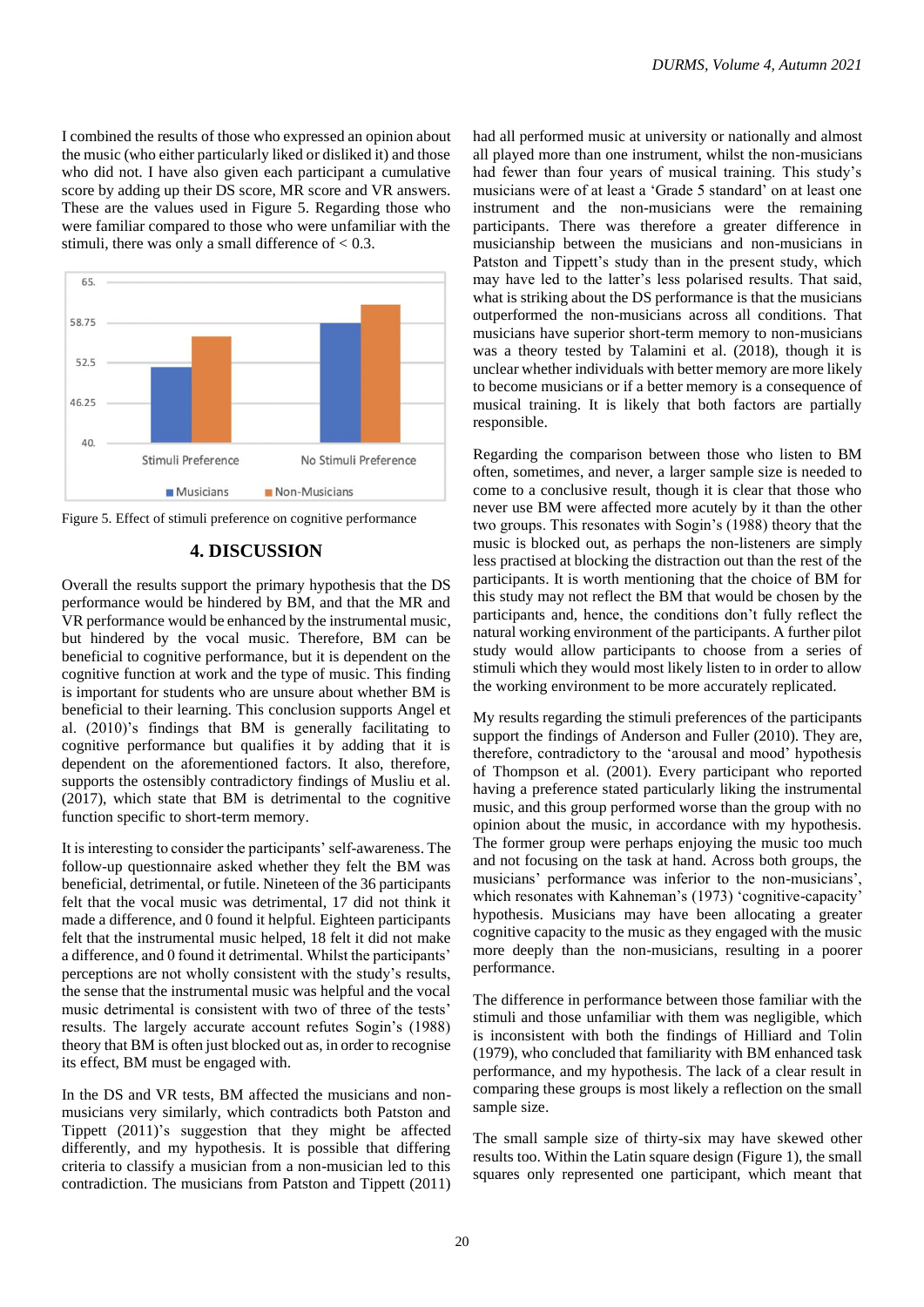results could be easily influenced by very few outliers. A larger sample size would have led to more reliable results which would be more valuable for university students who are unsure about the optimal working conditions. A further limitation of this study is that participants may have found one of the tests easier than the others, and hence found it easier to complete that test in the presence of music, as might be suggested by Kahneman's (1973) 'cognitive-capacity' hypothesis. To minimise the chances of this, it would be possible to run a pilot study which saw participants complete all three tests in silence and a questionnaire about how demanding they found each test on a scale of 1-5. If one test was overwhelmingly easier or harder than the others, it could be revised. A third limitation faced by this study is that the musical stimuli exemplified not only instrumental/vocal music, but also different genres: lo-fi and classical. It is possible, therefore, that the effects of the vocal music were as a result of its classical quality rather than the presence of lyrics, and the same can be said for the instrumental music. I suggest that this is unlikely to be the case due to the literature suggesting that lyrics and, more specifically, meaningful lyrics, are detrimental to cognitive performance (Belsham & Harman, 1997; Jones et al., 1990). That said, future studies would benefit from keeping the genre consistent in order to discern whether it is the genre or lyrics affecting the participants' performance.

This study has shown the effects of BM on the performance of different cognitive functions in university students, and has concluded that BM can be advantageous, but only under specific circumstances. Short-term memory has proved to be obstructed by BM, but visuospatial and linguistic task performance was enhanced by instrumental BM. This study suggests that the existing literature is less contradictory than it seems. Further research of a similar kind would be highly valuable to the field, ideally research with a larger sample size in order to attain statistically significant results. Tightly controlled conditions would be beneficial, as social restrictions meant that the tests were completed with varying degrees of distraction. Control of external factors such as these would result in more reliable conclusions. A potentially fertile area touched on was the idea of BM listeners being affected differently to those who work in silent conditions. Though beyond the scope of an undergraduate project due to temporal restrictions, it would be interesting to monitor two groups of participants over time: one who works with BM and one who works in silence, testing them regularly to measure the effects of the conditions over time.

#### REFERENCES

- Anderson, S.A., & Fuller, G.B. (2010). Effect of music on reading comprehension of junior high school students. *School Psychology Quarterly*, *25*(3), 178-187.
- Angel, L.A., Polzella, D.J., & Elvers G.C. (2010). Background music and cognitive performance. *Perceptual and Motor Skills*, *110*(3), 1059–1064.
- Belsham, R.L., & Harman, D.W. (1977). Effect of vocal versus nonvocal music on visual recall. *Perceptual and Motor Skills*, 44, 857- 858.
- Bottiroli, S., Rosi, A., Russo, R., Vecchi, T., & Cavallini, E. (2014). The cognitive effects of listening to background music on older adults: processing speed improves with upbeat music, while memory seems to benefit from both upbeat and downbeat music. *Frontiers in Aging Neuroscience*, *6*, 284.
- Denk, T. (n.d.). Digit Span test tools.timodenk.com. Accessed April 15, 2021. https://tools.timodenk.com/digit-span-test.
- Furnham, A., & Bradley, A. (1997). Music while you work: The differential distraction of background music on the cognitive test performance of introverts and extroverts. *Applied Cognitive Psychology*, *11*(5), 445–455.
- Gabrielsson A., & Lindström E. (2010). "The role of structure in the musical expression of emotions," in *Handbook of Music and Emotion: Theory, Research, Applications*, Eds. Juslin P., Sloboda J. (New York, NY, US: Oxford University Press), 367–400.
- Hilliard, M.O., & Tolin, P. (1979). Effect of familiarity with background music on performance of simple and difficult reading comprehension tasks. *Perceptual and Motor Skills*, *49*, 713-714.
- Jones, D.M., Miles, C., & Page, J. (1990). Disruption of proof- reading by irrelevant speech: effects of attention, arousal or memory? *Applied Cognitive Psychology*, *4*, 89-108.
- Kahneman, D. (1973). *Attention and effort.* Englewood Cliffs, N.J: Prentice-Hall.
- Lofi Girl. (2020). goosetaf Perpetual. YouTube. March 19. Accessed April 15, 2021. [https://www.youtube.com/watch?v=-](https://www.youtube.com/watch?v=-0o37zLDsWo) [0o37zLDsWo.](https://www.youtube.com/watch?v=-0o37zLDsWo)
- Musliu, A., Berisha, B., & Latifi, D. (2017). The Impact of Music in Memory. *European Journal of Social Science Education and Research*, *4*(4), 222-227.
- Patston, L.L.M., & Tippett, L.J. (2011). The effect of background music on cognitive performance in musicians and nonmusicians. *Music Perception*, *29*(2), 173–183.
- Patton, J.E., Stinard, T.A., & Routh, D.K. (1983). Where do children study? *Journal of Educational Research*, *76*(5), 280-286.
- PsyToolkit run experiment. (n.d.). Accessed April 15, 2021. [https://www.psytoolkit.org/experiment](https://www.psytoolkit.org/experiment-library/experiment_mentalrotation.html)[library/experiment\\_mentalrotation.html.](https://www.psytoolkit.org/experiment-library/experiment_mentalrotation.html)
- Racody, R.E., & Boyle, J.D. (1988). *Psychological Foundations of Musical Behaviour.* Springfield, IL: Charles C. Thomas.
- Rauscher, F.H., Shaw, G.L., & Ky, K.N. (1993). Music and spatial task performance. *Nature*, 365(6447), 611.
- Richardson J.T. (2007). Measures of short-term memory: a historical review. *Cortex*, *43*(5), 635–650.
- Schellenberg, E.G., & Weiss, M.W. (2013). Music and cognitive abilities. In D. Deutsch (Ed.), *The Psychology of Music* (pp. 499- 549). San Diego: Academic Press.
- Sogin, D. (1988). Effects of three different musical styles of background music on coding by college-age students. *Perceptual and Motor Skills*, 67, 275-280.